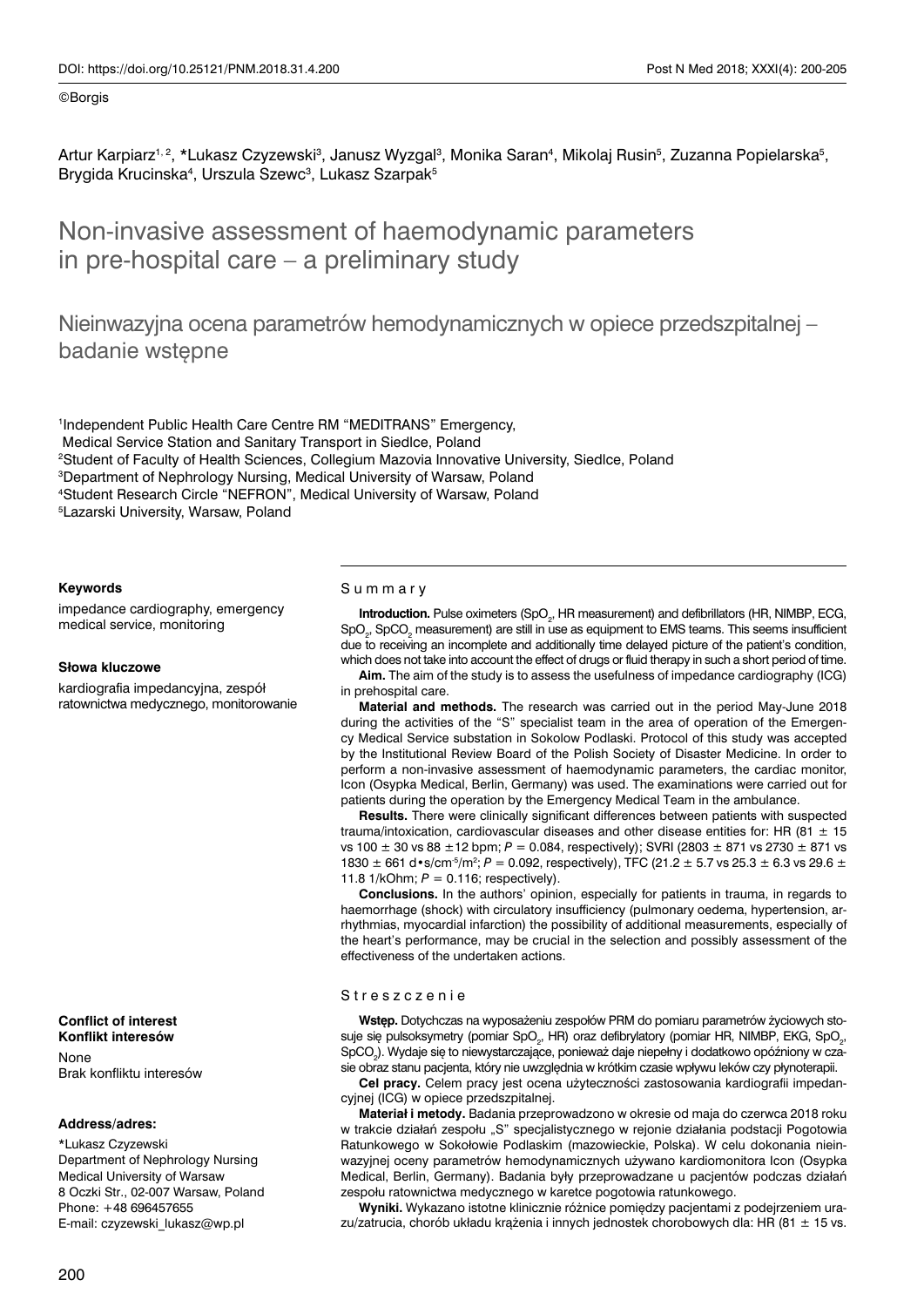100  $\pm$  30 vs 88  $\pm$ 12; P = 0,084 u/min, odpowiednio), SVRI (2803  $\pm$  871 vs 2730  $\pm$  871 vs 1830  $\pm$  661 d $\cdot$ s/cm $\cdot$ 5/m²; P = 0,092, odpowiednio), TFC (21,2  $\pm$  5,7 vs 25,3  $\pm$  6,3 vs  $29.6 \pm 11.8$ ; P = 0.116 1/kOhm, odpowiednio).

**Wnioski.** W ocenie autorów, szczególnie u pacjentów urazowych, w przypadku krwotoków (wstrząs), z niewydolnością krążenia (obrzęk płuc, nadciśnienie tętnicze, zaburzenia rytmu serca, zawał serca) możliwość dodatkowych pomiarów, szczególnie pracy serca, może być kluczowa w wyborze i ewentualnie ocenie efektywności podjętych działań.

### **INTRODUCTION**

The research of hemodynamic parameters, which may be useful in assessing a patient's condition and monitor the effectiveness of the support provided by the medical staff of hospital emergency departments (ED), intensive care unit (ICU), cardiology and post-operative departments, has been observed for many years. The most common measurement methods are invasive, notably called cardiac or radial artery catheterization, which requires sterile conditions in which to be performed. Different methodologies such as echocardiography, are time-consuming and require the appropriate skills from doctors who perform them. The non-invasive methods of haemodynamic parameters measurement are starting to be used more frequently and they are not burdened with TEB (thoracic electrical bioimpedance) complications.

The clinical experiments indicate that the evaluation of the circulation condition is limited only to the measurement of blood pressure and heart rate is inconclusive. In regards to the group of non-invasive methods of haemodynamic parameters' measurement, such as cardiac output (CO), stroke volume (SV) and the thoracic fluid content (TFC), the monitors of cardiac output can be used, which due to the size and simple manual operation achieve the measurement in a short period of time, so they can be used to assess the haemodynamic parameters by emergency medical services (EMS). Currently, no research on using the measurements of haemodynamic parameters by emergency medical services has been performed, yet obtaining the answers about the effectiveness of the performed actions could help doctors and paramedics in undertaking appropriate treatment methods, as well as show the effectiveness of their treatment. The time of action of EMS teams until transferring the patient to the hospital staff, after deduction of travel time to the patient, varies from a few minutes to one hour, which is why the measurements of the cardiac cycle should be obtained using simple and non-time-consuming methods.

Pulse oximeters (SpO<sub>2</sub>, HR measurement) and defibrillators (HR, NIMBP, ECG, SpO $_2$ , SpCO $_2$  measurement) are still in use as equipment to EMS teams. This seems insufficient due to receiving an incomplete and additionally time delayed picture of the patient's condition, which does not take into account the effect of drugs or fluid therapy in such a short period of time.

## **AIM**

The aim of the study was to assess the usefulness of impedance cardiography (ICG) in prehospital care.

## **MATERIAL AND METHODS**

The research was carried out in the period May-June 2018 during the activities of the "S" specialist team in the area of operation of the Emergency Medical Service substation in Sokolow Podlaski (Mazovian, Poland). Protocol of this study was accepted by the Institutional Review Board of the Polish Society of Disaster Medicine. The investigation conformed to the principles outlined in the Declaration of Helsinki and was approved by the Director of the Independent Public Health Care Centre RM "MEDITRANS" Emergency Medical Service Station and Sanitary Transport in Siedlce, and all respondents gave their voluntary consent to participate in the study. The W0451 team (specialist in Sokolow Podlaski) left 1335 times in 2017 to: 1) injuries and poisoning – 293 times; 2) respiratory diseases – 135 times; 3) cardiovascular disease – 275 times; 4) resuscitation  $-96$  times; 5) fainting  $-236$  times.

The people who qualified for the study were given oral instructions about the principles, objectives and benefits of the research. The criterion for inclusion in the study was the age of the patient  $\geq$  18 years and disease entities due to which the ambulance team was called. The study excluded patients who could not consciously give their consent, the lack of the ability to connect the monitor during performed activities and patients who were under the age of 18.

The studied group consisted of 31 patients, including 17 men (37-100 y.o.) and 14 women (24-87 y.o.). The patients' research group was divided into 3 groups in respect to the diseased entity: 1) injuries and poisoning – 14 people, most frequently alcohol poisoning; 2) cardiovascular diseases (CVD) – 13 people; 3) other, i.e. fainting, respiratory diseases – 7 people. All patients were transported to ED/ER. The control group consisted of 9 people – employees of the ambulance station.

## **Assessment of haemodynamic parameters**

The electrical velocimetry (EV) method is based on a modified measurement of the thoracic electrical bioimpedance (TEB). It is a relatively new methodology, characterized by the continuity of measurement, ease of implementation, practically no operating costs (four ECG electrodes are needed) and the possibility of use on a majority of patients. In order to perform a noninvasive assessment of haemodynamic parameters, the cardiac monitor, Icon (Osypka Medical, Berlin, Germany) was used. The examinations were carried out for patients during the operation by the Emergency Medical Team in the ambulance. In order to perform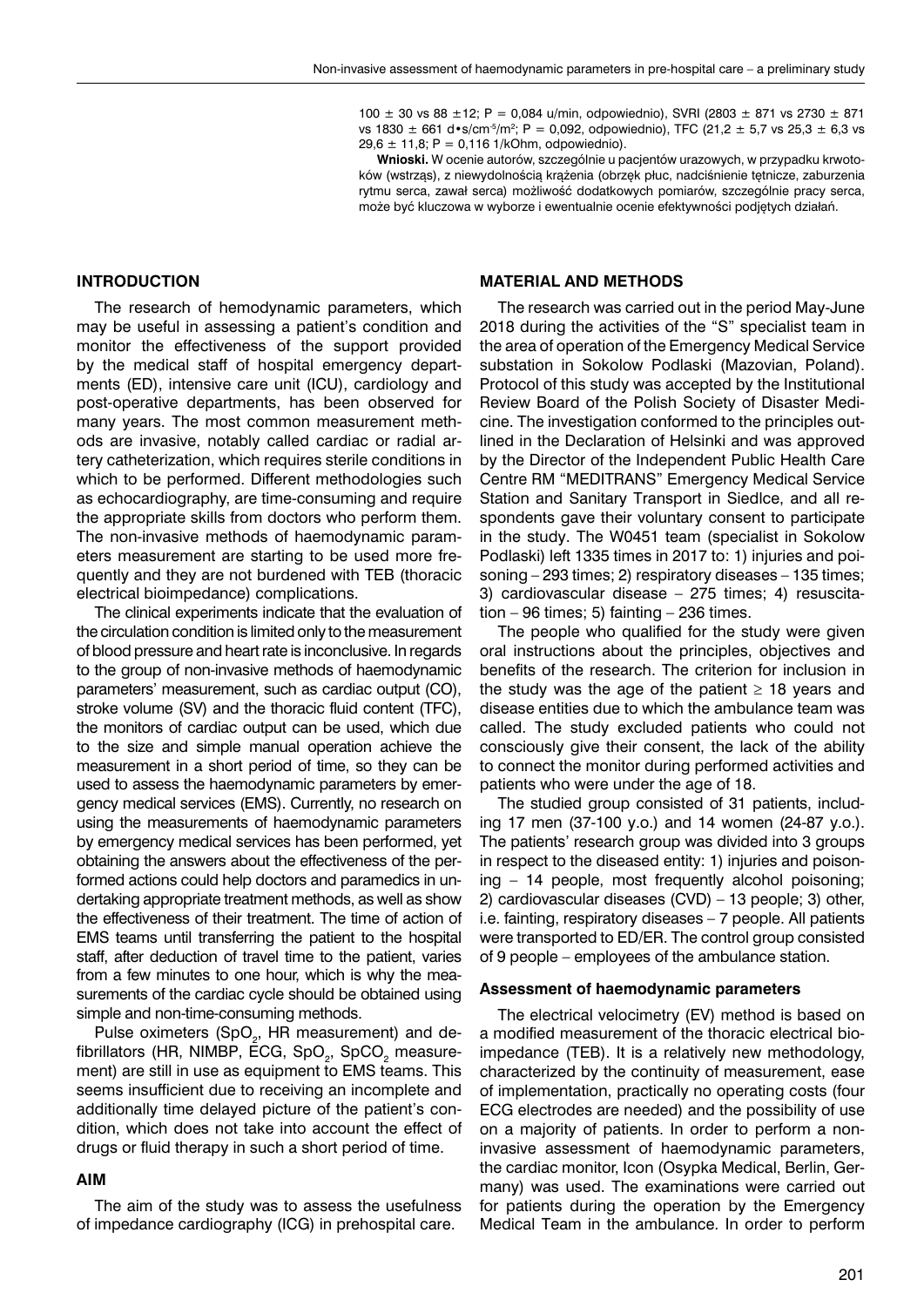the measurement, two electrodes are placed on the neck and two are placed on the left-side of the chest. This allows users to perform a continuous measurement of changes in electrical conductivity within the chest cavity by supplying a current with a low amplitude and a high frequency and the resistance is measured. Distortions or artefacts in the ICG signal were detected and excluded from analysis. The ICG signal quality was always  $> 85\%$ over all sets of measurements. The following parameters were recorded in each patient: CI (cardiac output/ body surface area (L/min/m<sup>2</sup>)), SVRI (dynes-sec/cm<sup>-5</sup>/m<sup>2</sup>), TFC (1/kOhm), stroke index (SI (mL/m2 )). CI reflects the amount of blood pumped by the heart in one minute, normalized to body size; TFC is the inverse of baseline chest impedance, and any changes in TFC are directly proportional to total fluid (intravascular and extravascular) changes; SVRI represents the force the ventricle must overcome to eject blood into the aorta, which represents estimation of "afterload". The description and repeatability of the ICG method have been published elsewhere (1, 2).

## **Statistical analysis**

The qualitative variables that are presented are as an absolute number and interest. Quantitative variables are presented as mean as well as standard deviation. The normal distribution was analysed using the Shapiro-Wilk test. The qualitative variables were compared using the chi-squared test, while the quantitative variables were analysed using one-way ANOVA. The post hoc analysis was performed using the Duncan test. In the comparative analysis of HR, SBP, DBP, as well as the clinical results, results, simple linear regression analysis (Spearman) was applied to detect and describe the strength and direction of correlations of HR, SBP, DBP to clinical, data. The statistical analysis was achieved using the Statistica 13.1 program, assuming a significance threshold of *P* < 0.05.

# **RESULTS**

The average age of the examined group of patients is 65  $\pm$  20 years. There were statistically significant differences between patients with suspected trauma/intoxication, cardiovascular diseases and other disease entities, for age 54  $\pm$  22 vs 78  $\pm$  9 vs 61  $\pm$  21; *P* = 0.005, respectively. There were clinically significant differences between patients with suspected trauma/intoxication, cardiovascular diseases and other disease entities for: HR (81  $\pm$  15 vs 100  $\pm$  30 vs 88  $\pm$  12 bpm;  $P = 0.084$ , respectively), SVRI (2803  $\pm$  871 vs 2730  $\pm$  871 vs 1830  $\pm$ 661 d•s/cm<sup>-5</sup>/m<sup>2</sup>; *P* = 0.092, respectively), TFC (21.2  $\pm$ 5.7 vs  $25.3 \pm 6.3$  vs  $29.6 \pm 11.8$  1/kOhm;  $P = 0.116$ ; respectively) (tab. 1).

In simple linear regression analysis (Spearman), SVRI was negatively correlated with HR (all P for trend < 0.05) and positively correlated with SBP and DBP. TFC was negatively correlated with DBP (tab. 2).

In comparison to study group, in the control group consisting of 9 healthy volunteers, the mean age was  $38 \pm 11$  years, male gender rate of 100%, mean HR of  $90 \pm 15$  bpm, mean TFC of 22.2  $\pm$  3.8 1/kOhm, mean SI of 39.9  $\pm$  5.6, mean CI of 3.0  $\pm$  1.1 L/min/m<sup>2</sup> and mean SVRI 2174  $\pm$  326 dynes-sec/cm<sup>-5</sup>/m<sup>2</sup>.

**Tab. 2.** Results of simple regression analyses between heart rate, systolic blood pressure, diastolic blood pressure and clinical data in study group of patients

|                  | ΗR        | <b>SBP</b> | <b>DBP</b> |
|------------------|-----------|------------|------------|
| Age              | 0.006     | 0.038      | $-0.106$   |
| <b>BMI</b>       | 0.160     | $0.537*$   | 0.372      |
| HR               |           | 0.127      | 0.159      |
| sv               | $-0.150$  | $-0.013$   | $-0.268$   |
| CO               | $-0.251$  | 0.213      | 0.013      |
| <b>TFC</b>       | 0.136     | $-0.289$   | $-0.574*$  |
| SI               | $-0.141$  | $-0.072$   | $-0.249$   |
| SpO <sub>2</sub> | $-0.136$  | 0.167      | 0.176      |
| <b>SYS</b>       | 0.127     |            | $0.710*$   |
| <b>DIA</b>       | 0.159     | $0.710*$   |            |
| MAP              | 0.146     | $0.916*$   | $0.912*$   |
| <b>SVRI</b>      | $-0.394*$ | $0.377*$   | $0.619*$   |

*\*P* < 0.05

|                                                           | All             | Injuries/poisoning | <b>CVD</b>      | Other           | P     |
|-----------------------------------------------------------|-----------------|--------------------|-----------------|-----------------|-------|
| Age [y]                                                   | $66 \pm 20$     | $54 \pm 22$        | $78 \pm 9$      | $61 \pm 21$     | 0.005 |
| BMI $\left[\frac{kg}{m^2}\right]$                         | $26.9 \pm 5.3$  | $28.2 \pm 5.6$     | $26.5 \pm 5.1$  | $25.6 \pm 5.5$  | 0.709 |
| HR [bpm]                                                  | $91 \pm 23$     | $81 \pm 15$        | $100 \pm 30$    | $88 \pm 12$     | 0.084 |
| SV [ml]                                                   | $76.1 \pm 20.3$ | $78.0 \pm 16.2$    | $68.2 \pm 12.3$ | $87.8 \pm 31.8$ | 0.149 |
| Cl [L/min/m <sup>2</sup> ]                                | $2.8 \pm 0.8$   | $2.9 \pm 0.8$      | $2.7 \pm 0.8$   | $2.8 \pm 1.1$   | 0.661 |
| TFC [1/kOhm]                                              | $24.8 \pm 8.1$  | $21.2 \pm 5.7$     | $25.3 \pm 6.3$  | $29.6 \pm 11.8$ | 0.116 |
| $SI$ [ml/m <sup>2</sup> ]                                 | $41.8 \pm 12.0$ | $40.6 \pm 7.5$     | $37.9 \pm 6.8$  | $51.0 \pm 20.1$ | 0.128 |
| SpO, [%]                                                  | $94 \pm 5$      | $96 \pm 2$         | $93 \pm 6$      | $93 \pm 7$      | 0.270 |
| SBP [mmHg]                                                | $145 \pm 31$    | $144 \pm 30$       | $149 \pm 34$    | $137 \pm 31$    | 0.931 |
| DBP [mmHg]                                                | $87 \pm 16$     | $89 \pm 15$        | $90 \pm 15$     | $80 \pm 22$     | 0.455 |
| MAP [mmHg]                                                | $106 \pm 20$    | $108 \pm 17$       | $109 \pm 21$    | $99 \pm 23$     | 0.667 |
| SVRI $\lceil d \cdot s / \text{cm}^3 / \text{m}^2 \rceil$ | $2566 \pm 893$  | $2803 \pm 871$     | $2730 \pm 871$  | $1830 \pm 661$  | 0.092 |

**Tab. 1.** Univariate comparison of reasons for patient transport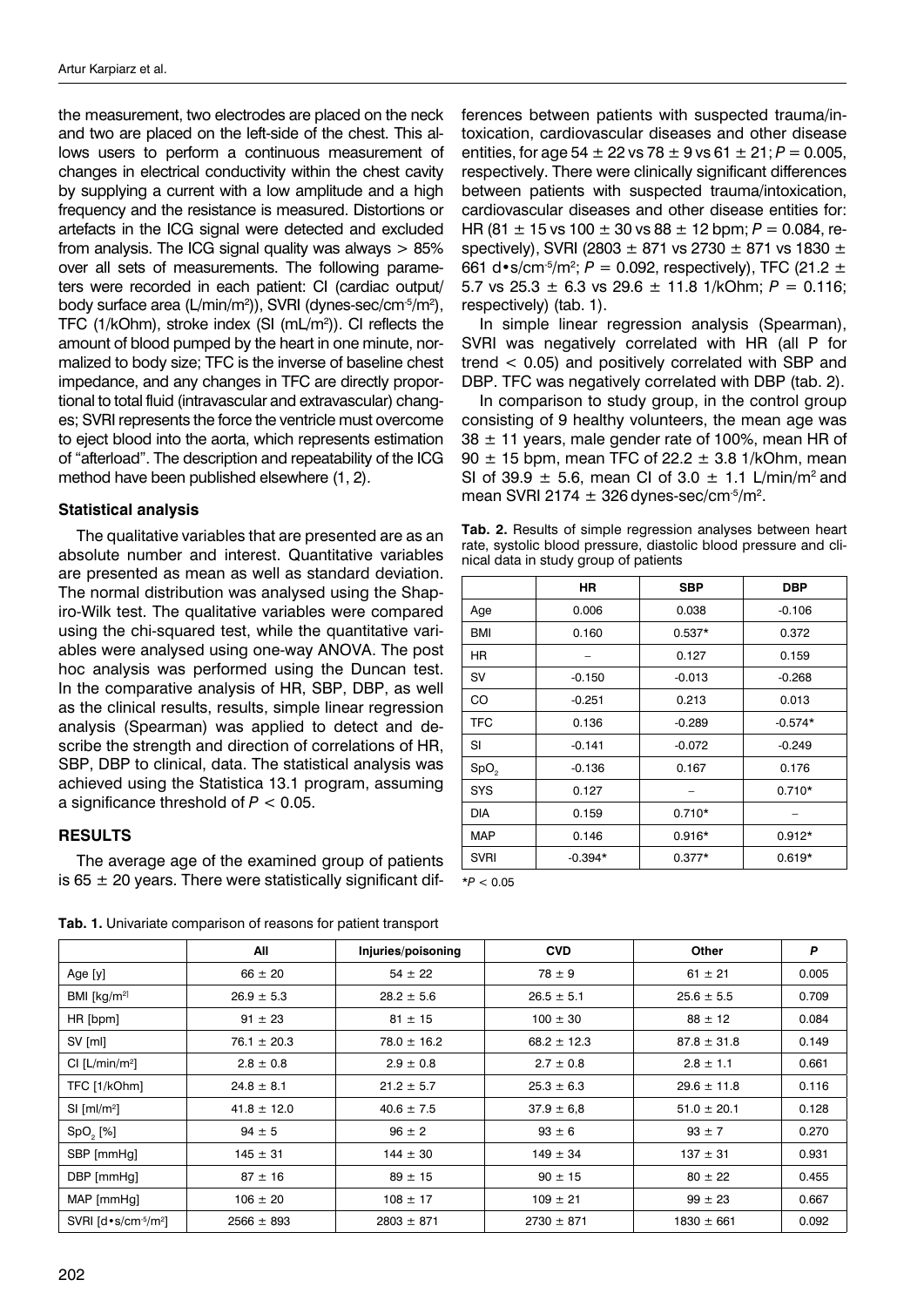## **DISCUSSION**

Electrical velocimetry (EV) as a method of non-invasive monitoring of the cardiovascular system's haemodynamic parameters provides the possibility of a quick diagnosis for patients whose life is in direct danger. The usefulness of the aforementioned method has been described in a few clinical tests relating to Emergency Departments (ED), dialysis stations and primary health care facilities (3). In the available literature, there are no studies showing the haemodynamic profile of patients in pre-hospital care. In the conducted study, the examined group of patients did not differ significantly statistically in terms of routine measurements: SBP, DBP and SpO<sub>2</sub>. However, in terms of haemodynamics, the examined groups were significantly different in terms of SVRI, TFC, SV. The results obtained indicate the potential need for extended haemodynamic monitoring of patients in pre-hospital care. Monitoring can enable the individualisation of patient's treatment in the ambulance. The use of fluid therapy and/or positively inotropic drugs may turn out to be less intuitive and more targeted at a specific disease entity.

Nowak et al. (4) in their research on non-invasive hemodynamic (HD) measurement examined 510 patients in a critical condition with suspected acute heart failure (AHF) (36%), sepsis (38%) and stroke (26%). The Nexfin finger cuff was used for the study. HD measurements in a Beat-to-beat mode were taken at an average for the first 15 minutes before the therapeutic intervention. The presented HD variables differed significantly between patients with suspected AHF, sepsis and stroke. These differences can potentially be helpful in distinguishing one condition from another, especially when there are overlapping elements such as dyspnoea. It is without the knowledge of HD, that patients may be poorly diagnosed with AHF volume overload and treated with diuretics when they may have an infection with cardiac dysfunction due to the high initial failure. The differentiation of diseases using HD tests may be less important for patients with suspected stroke syndromes. Most importantly, however, very diverse HD profiles were observed in each of the three groups of patients, indicating that people with suspected similar diseases have substantially different HD traits that are clinically unrecognised by doctors or paramedics. The knowledge of the individual HD results for a patient enables a better understanding of their cardiovascular functions. This can also provide potential targets for the optimal treatment. Several comparisons of disease groups were achieved and HD indicators for a 30-day mortality rate were estimated, a potential role in the early non-invasive evaluation of HD, which helps in the diagnosis of patients, individualisation of therapy based on the unique HD values of each person and predicting 30-day mortality rate. Further research and analysis is required to determine how HD assessments should be best used in the study.

Trzeciak et al. (5) conducted a study on a group of 199 patients treated for hypertension in the office of a general practitioner. The mean value of systolic and diastolic blood pressure in the given group of well-controlled hypertension was  $125.1 \pm 10.1$  mm Hg and 77.7  $\pm$  8.0 mm Hg, in the group with poorly controlled blood pressure – 152.7  $\pm$  18.2 mm Hg and 89.2  $\pm$  12/2 mm Hg. In the case of poorly controlled blood pressure group, fast heart rate, a high index of stroke volume, high vascular resistance and increased fluid content in the chest occurred significantly more frequent. The studies have shown that haemodynamic indicators differentiate significantly patients with well and poorly controlled blood pressure, which may be of potential importance in qualifying the patient for treatment in pre-hospital care.

In their research, Siebert et al. (6) indicated working methodologies which extend monitoring capabilities through non-invasive haemodynamic examination using impedance cardiography, central blood pressure analysis and monitoring of respiratory function in patients following a stroke. The authors emphasise that the given indicators describing the cardiovascular and respiratory functions allow not only performing precise therapy, but the outcome of this research can also lead to an improvement in the prognosis of patients with stroke.

An additional example of practical application of bioimpedance methods is that of a research involving 86 patients, for which blood pressure drops during haemodialysis were previously observed, while continuous ICG monitoring was performed. During this study, the following parameters were evaluated: heart rate, SV, cardiac output index, left ventricular ejection time, ejection fraction, peak expiratory flow and the cardiac contractility index. The patients were divided into two research groups: the study group and the control group. According to the results, the greatest importance in the diagnosis of approaching hypotension revealed the parameters relating to the time of cardiac muscle contraction – PEP and LVET (7).

In the study performed by Wynne et al., in which 35 dialysis patients took part, it was demonstrated that one of the most clinically relevant parameters is TFC (thoracic fluid content). The measurements ICG were registered at 15-minute intervals and included TFC, CI, BP (systolic, diastolic, and mean), SVRI and heart rate. In using the Pearson method, the percentage changes in each parameter during the HD session were correlated with the amount of fluid removed (FR), normalised to body weight. The study presented a positive correlation between this indicator and the volume of fluid removed from the body. In most cases, the changes of TFC preceded the occurrence of clinical symptoms such as intradialytic hypotension. The results had a significant impact on the correction of therapeutic treatment. The TFC parameter is easily and non-invasively measured using ICG. TFC correlates with the amount of fluid removed during HD. In comparison to other measured haemodynamic parameters, TFC was most consistently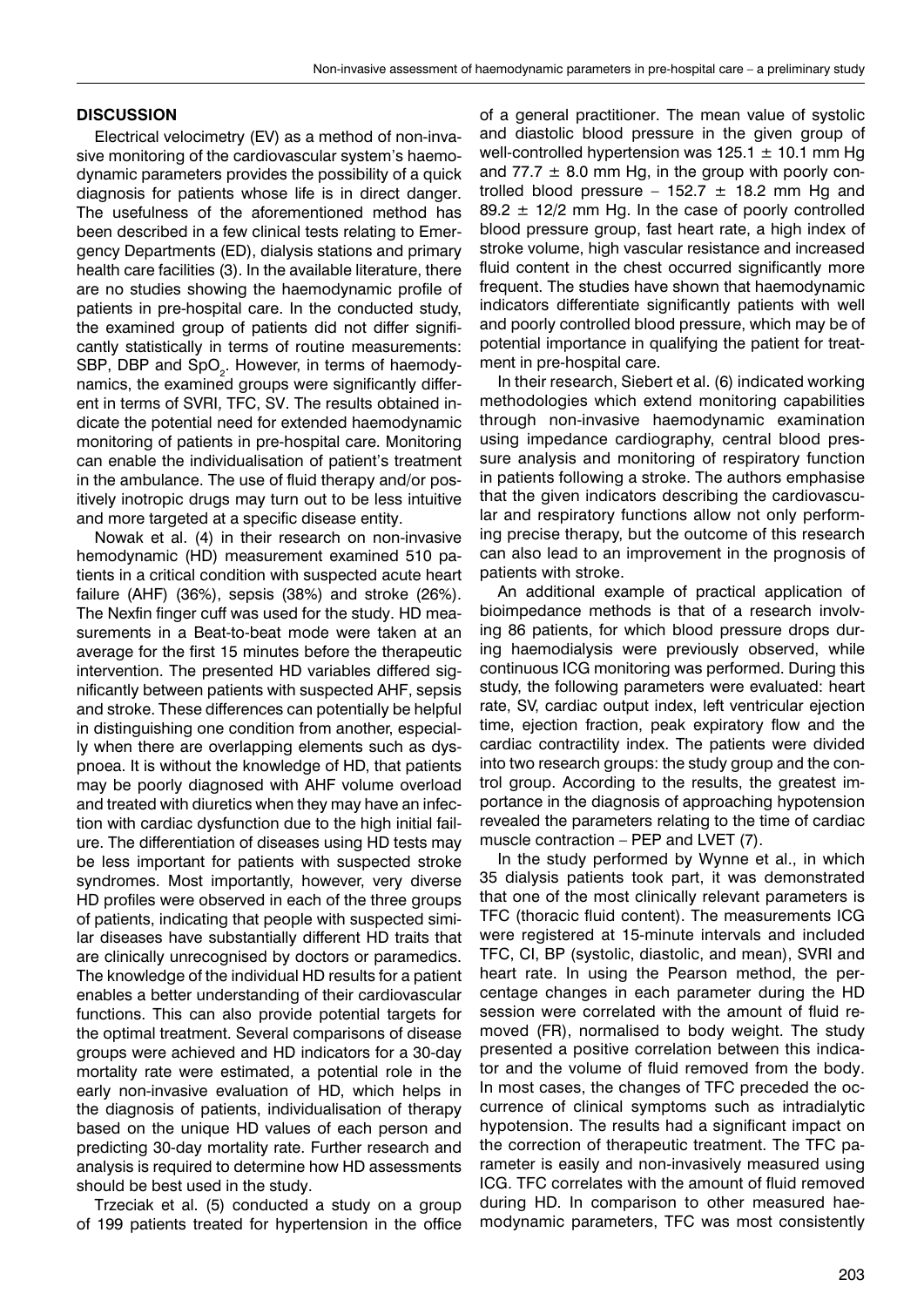changing with fluid removal. The researchers concluded that the above-discussed compact, easy-touse and non-intrusive ICG device with the possibility of continuous delivery of standard haemodynamic parameters, CO (cardiac output), TFC and a standard electrocardiogram with frontal electrodes can replace current monitoring systems (8).

In order to be able to compare the results of the research, it is also valuable to quote the measurements of Bayya et al. (9), who also monitored the cardiovascular system with ICG during haemodialysis. There were 48 patients with chronic haemodialysis, with frequent occurrence of intradialytic hypotension episodes, evaluated using non-invasive impedance cardiography (Physioflow) before, during and after their regular dialysis session. A sudden decrease in systolic blood pressure exceeding 20% of baseline was observed for 38% of 48 patients participating in the study. In this group, a significant decrease of CO and vascular resistance was recorded. The haemodynamic changes in the case of patients on dialysis with hypotensive episodes included a decrease in cardiac output or decrease of vascular resistance. Final lower diastolic filling proportions can be considered as a marker of reduced preload for these patients. Researchers concluded that non-invasive impedance cardiography can be used to assess risk factors for hypotension in the case of dialysis patients.

In a different group of patients, Krzesinski et al. (10) measured the effect of obesity on the haemodynamic profile in men with coronary disease in which 52 men hospitalised for rehabilitation participated in the study. In total, 97% of subjects were patients with an acute coronary syndrome. The association of obesity occurrence (BMI  $>$  30 kg/m<sup>2</sup>) was evaluated with haemodynamic parameters, including: left ventricular ejection fraction (LVEF) and measured by impedance cardiography: stroke index (SI), cardiac index (CI), velocity index (VI), acceleration index (ACI), heather index (HI) and systemic vascular resistance index (SVRI). Obese men (n = 18; 34.6%) with respect to non-obese were characterised by significantly lower cardioimpedance indexes of cardiac function as a pump. The conclusion from the conducted research was the fact that for men with coronary disease undergoing cardiac rehabilitation,

#### BIBLIOGRAPHY

- 1. Albert NM, Hail MD, Li J et al.: Equivalence of the bioimpedance and thermodilution methods in measuring cardiac output in hospitalized patients with advanced, decompensated chronic heart failure. Am J Crit Care 2004; 6: 469-479.
- 2. Strobeck JE, Silver MA: Beyond the four quadrants: the critical and emerging role of impedance cardiography in heart failure. Congest Heart Fail 2004; 10(2 suppl. 2): 1-6.
- 3. Chutkowski R, Malec-Milewska M: Electrical velocimetry a new noninvasive hemodynamic monitoring system. Progress in Medicine 2014; 5: 346-351.
- 4. Nowak MR, Nanayakkara P, DiSomma S et al.: Noninvasive Hemodynamic Monitoring in Emergency Patients with Suspected Heart Failure,

the impedance cardiography enables identification of the presence of left ventricular systolic dysfunction associated with obesity.

The non-invasive method of haemodynamic parameters evaluation can be used in various clinical settings. The proof of this statement is the research of Krzesinski et al. (10), who determined whether impedance cardiography (ICG) could be used in the non-invasive monitoring of haemodynamic disorders at high altitude. The study was conducted in a group of 13 participants of two mountaineering expeditions in the Himalayas. The ICG examination was carried out before the expedition and then at high altitude (4300-5700 m) with simultaneous estimations of clinical symptoms of acute mountain sickness (AMS) and those that suggested an increased risk of the development of high lung pulmonary oedema (HAPO). The high altitude affected the haemodynamic profile of the subjects. Several significant changes were observed in the cases of: stroke index (baseline vs. high altitude:  $51.2 \pm 10.3$  vs  $35.5 \pm 11.3$  ml/m<sup>2</sup>;  $P = 0.0007$ ), CI (3.24  $\pm$  0.49 vs 2.63  $\pm$  0.66 l/min/m<sup>2</sup>; P = 0.013), heather index (16.6  $\pm$  4.3 vs 12.8  $\pm$  4.45  $\Omega/s^2$ ;  $P = 0.006$ , HR (64.1  $\pm$  11.7 vs 75.4  $\pm$  15.4 1/min;  $P = 0.045$ ) and SVRI (2051.3  $\pm$  438.9 vs 2668.4  $\pm$ 856.2 dyn  $\times$  s  $\times$  cm<sup>-5</sup>  $\times$  m<sup>2</sup>;  $P = 0.027$ ). The study has shown that ICG can be a helpful, non-invasive tool in monitoring cardiovascular dysfunctions at high altitudes, especially with breathing disorders.

There are some limitations to our study: 1) hemodynamic recordings were performed on a single occasion; 2) a randomized control follow-up trial is scheduled to evaluate the long-term effect of pre-hospital therapy on cardiac function; 3) larger groups are needed to assess the association between fluid therapy and hemodynamics parameters.

## **CONCLUSIONS**

In the authors' opinion, especially for patients in trauma, in regards to haemorrhage (shock) with circulatory insufficiency (pulmonary oedema, hypertension, arrhythmias, myocardial infarction) the possibility of additional measurements, especially of the heart's performance, may be crucial in the selection and possibly assessment of the effectiveness of the undertaken actions.

Sepsis and Stroke: The Premium Registry. West J Emerg Med 2014; 15: 786-794.

- 5. Trzeciak BG, Czaja R, Gutknecht P et al.: Analysis of hemodynamic parameters in patients with hypertension. Fam Med Primary Care Rev 2014; 16(3): 300-301.
- 6. Siebert J, Nyka W, Trzeciak B et al.: Stroke a new approach to highly effective monitoring with the usage of the impedance cardiography, applanation tonometry and brain spirography. Forum Medycyny Rodzinnej 2011; 5: 87-107.
- 7. Schultheiß B, Matthäi H, Maiwald J et al.: Continuous non-invasive monitoring of dynamic cardiac function during hemodialysis. Proceedings of the European Medical & Biological Engineering Conference 1999.